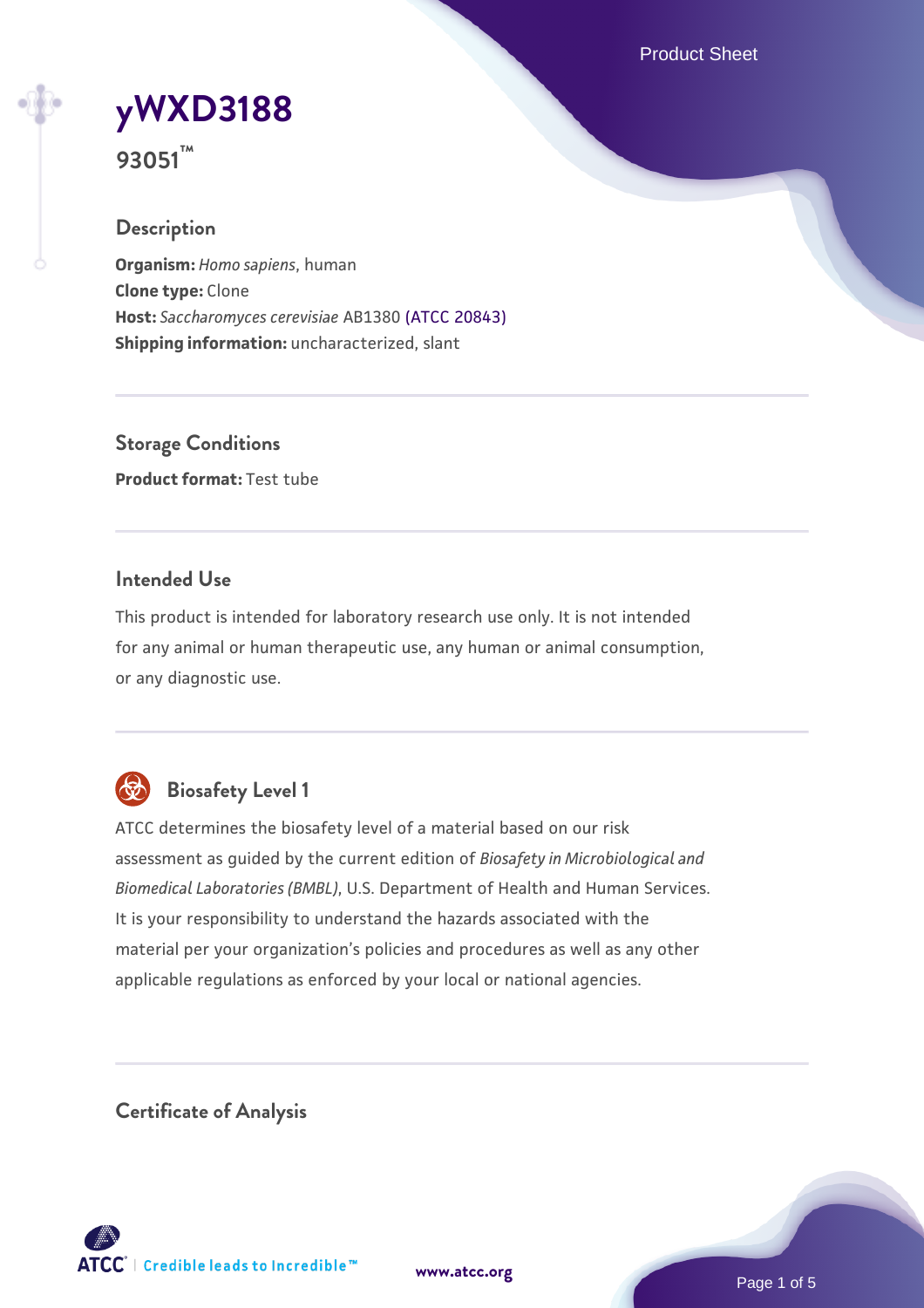

For batch-specific test results, refer to the applicable certificate of analysis that can be found at www.atcc.org.

#### **Insert Information**

**Type of DNA:** genomic **Genome:** Homo sapiens **Chromosome:** X X pter-q27.3 **Gene name:** DNA Segment, single copy **Gene product:** DNA Segment, single copy [DXS2840] **Gene symbol:** DXS2840 **Contains complete coding sequence:** Unknown **Insert end:** EcoRI

#### **Vector Information**

**Construct size (kb):** 325.0 **Intact vector size:** 11.454 **Vector name:** pYAC4 **Type of vector:** YAC **Host range:** *Saccharomyces cerevisiae*; *Escherichia coli* **Vector information:** other: telomere, 3548-4235 other: telomere, 6012-6699 Cross references: DNA Seq. Acc.: U01086 **Cloning sites:** EcoRI **Markers:** SUP4; HIS3; ampR; URA3; TRP1 **Replicon:** pMB1, 7186-7186; ARS1, 9632-10376

# **Growth Conditions**

**Medium:** 



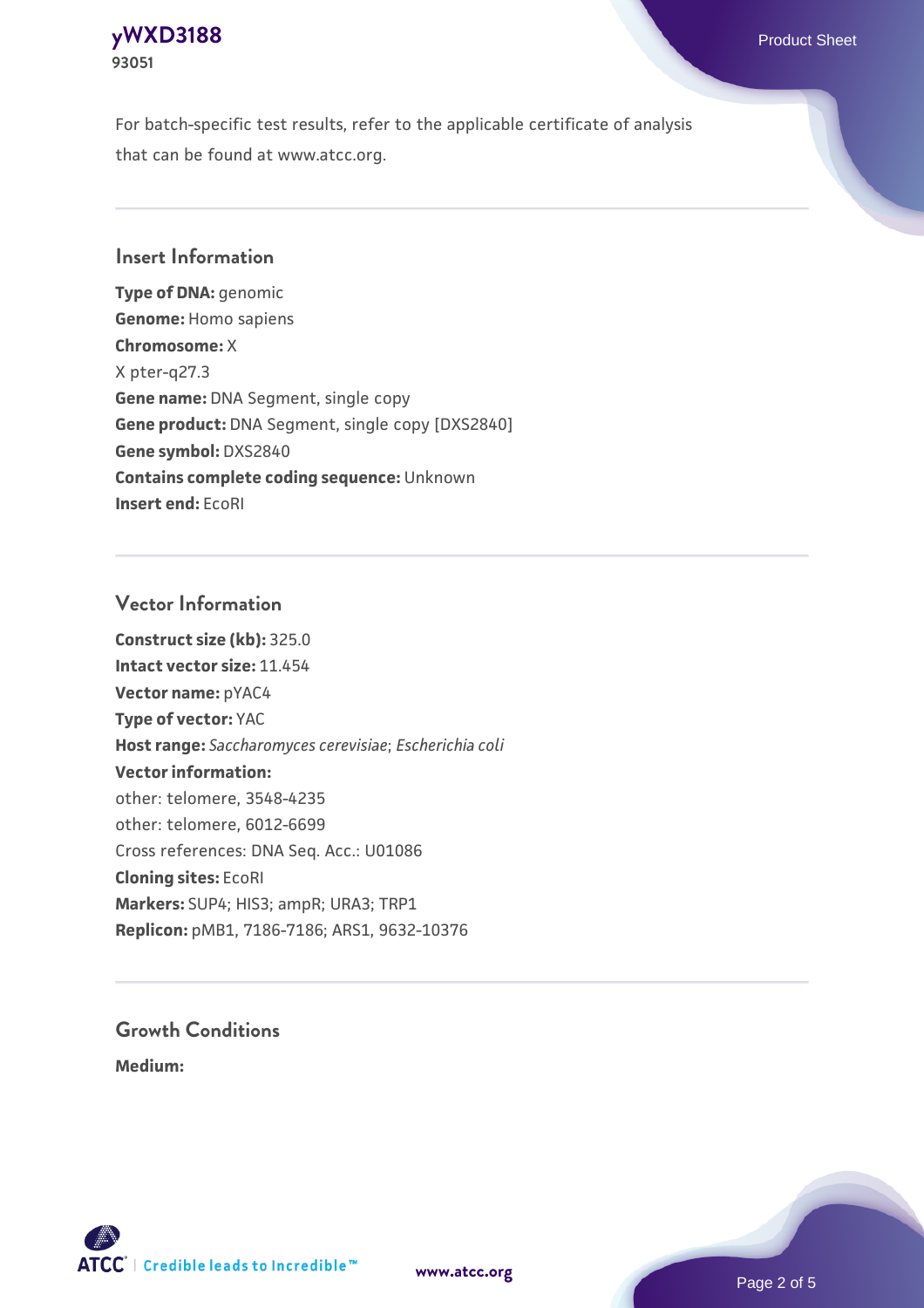**[yWXD3188](https://www.atcc.org/products/93051)** Product Sheet **93051**

[ATCC Medium 1245: YEPD](https://www.atcc.org/-/media/product-assets/documents/microbial-media-formulations/1/2/4/5/atcc-medium-1245.pdf?rev=705ca55d1b6f490a808a965d5c072196) **Temperature:** 30°C

#### **Notes**

More information may be available from ATCC (http://www.atcc.org or 703- 365-2620).

### **Material Citation**

If use of this material results in a scientific publication, please cite the material in the following manner: yWXD3188 (ATCC 93051)

#### **References**

References and other information relating to this material are available at www.atcc.org.

#### **Warranty**

The product is provided 'AS IS' and the viability of ATCC® products is warranted for 30 days from the date of shipment, provided that the customer has stored and handled the product according to the information included on the product information sheet, website, and Certificate of Analysis. For living cultures, ATCC lists the media formulation and reagents that have been found to be effective for the product. While other unspecified media and reagents may also produce satisfactory results, a change in the ATCC and/or depositor-recommended protocols may affect the recovery, growth, and/or function of the product. If an alternative medium formulation or reagent is used, the ATCC warranty for viability is no longer



**[www.atcc.org](http://www.atcc.org)**

Page 3 of 5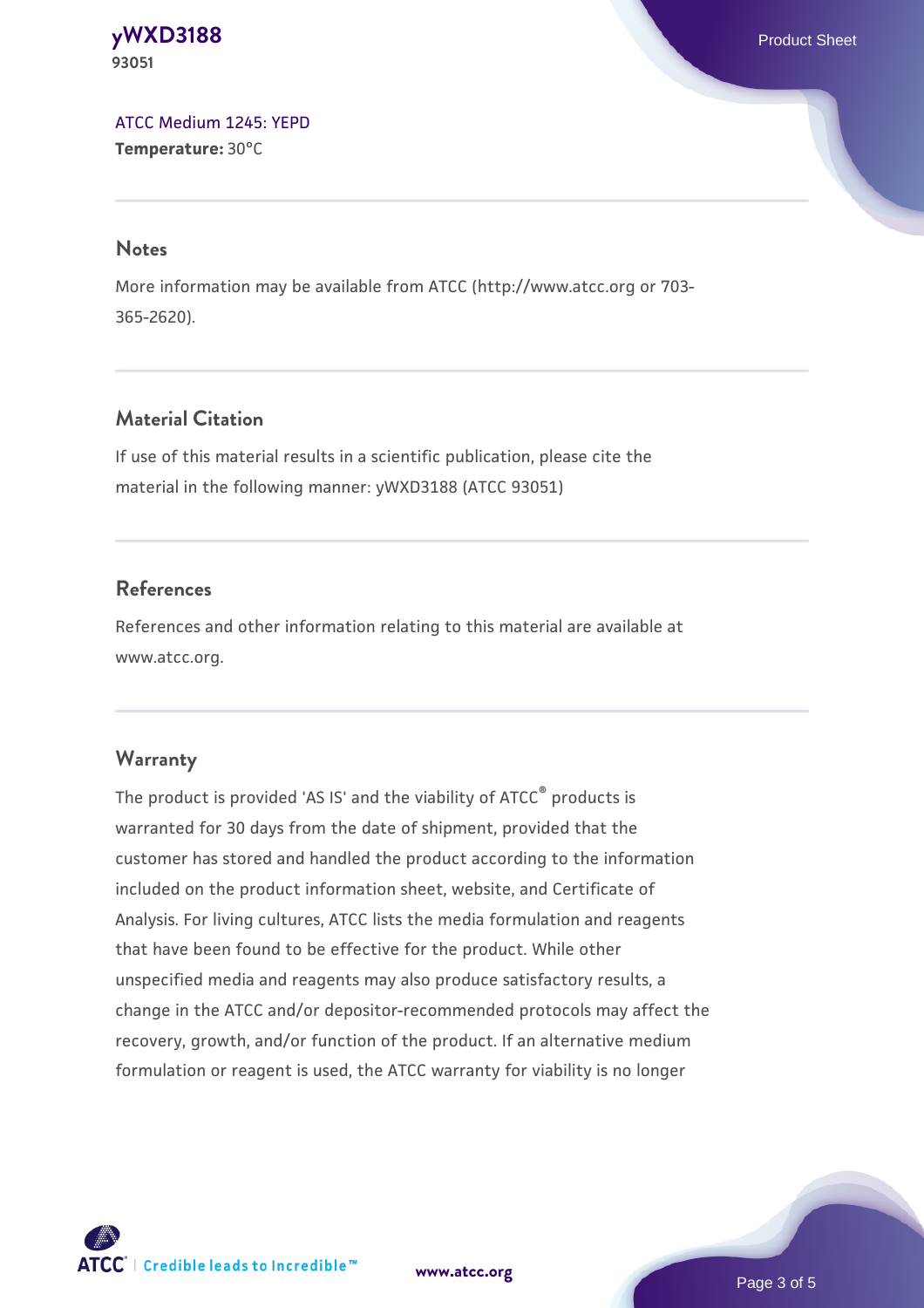**[yWXD3188](https://www.atcc.org/products/93051)** Product Sheet **93051**

valid. Except as expressly set forth herein, no other warranties of any kind are provided, express or implied, including, but not limited to, any implied warranties of merchantability, fitness for a particular purpose, manufacture according to cGMP standards, typicality, safety, accuracy, and/or noninfringement.

#### **Disclaimers**

This product is intended for laboratory research use only. It is not intended for any animal or human therapeutic use, any human or animal consumption, or any diagnostic use. Any proposed commercial use is prohibited without a license from ATCC.

While ATCC uses reasonable efforts to include accurate and up-to-date information on this product sheet, ATCC makes no warranties or representations as to its accuracy. Citations from scientific literature and patents are provided for informational purposes only. ATCC does not warrant that such information has been confirmed to be accurate or complete and the customer bears the sole responsibility of confirming the accuracy and completeness of any such information.

This product is sent on the condition that the customer is responsible for and assumes all risk and responsibility in connection with the receipt, handling, storage, disposal, and use of the ATCC product including without limitation taking all appropriate safety and handling precautions to minimize health or environmental risk. As a condition of receiving the material, the customer agrees that any activity undertaken with the ATCC product and any progeny or modifications will be conducted in compliance with all applicable laws, regulations, and guidelines. This product is provided 'AS IS' with no representations or warranties whatsoever except as expressly set forth herein and in no event shall ATCC, its parents, subsidiaries, directors, officers, agents, employees, assigns, successors, and affiliates be liable for indirect, special, incidental, or consequential damages of any kind in connection with or arising out of the customer's use of the product. While reasonable effort is made to ensure authenticity and reliability of materials on deposit, ATCC is not liable for damages arising from the misidentification or



**[www.atcc.org](http://www.atcc.org)**

Page 4 of 5